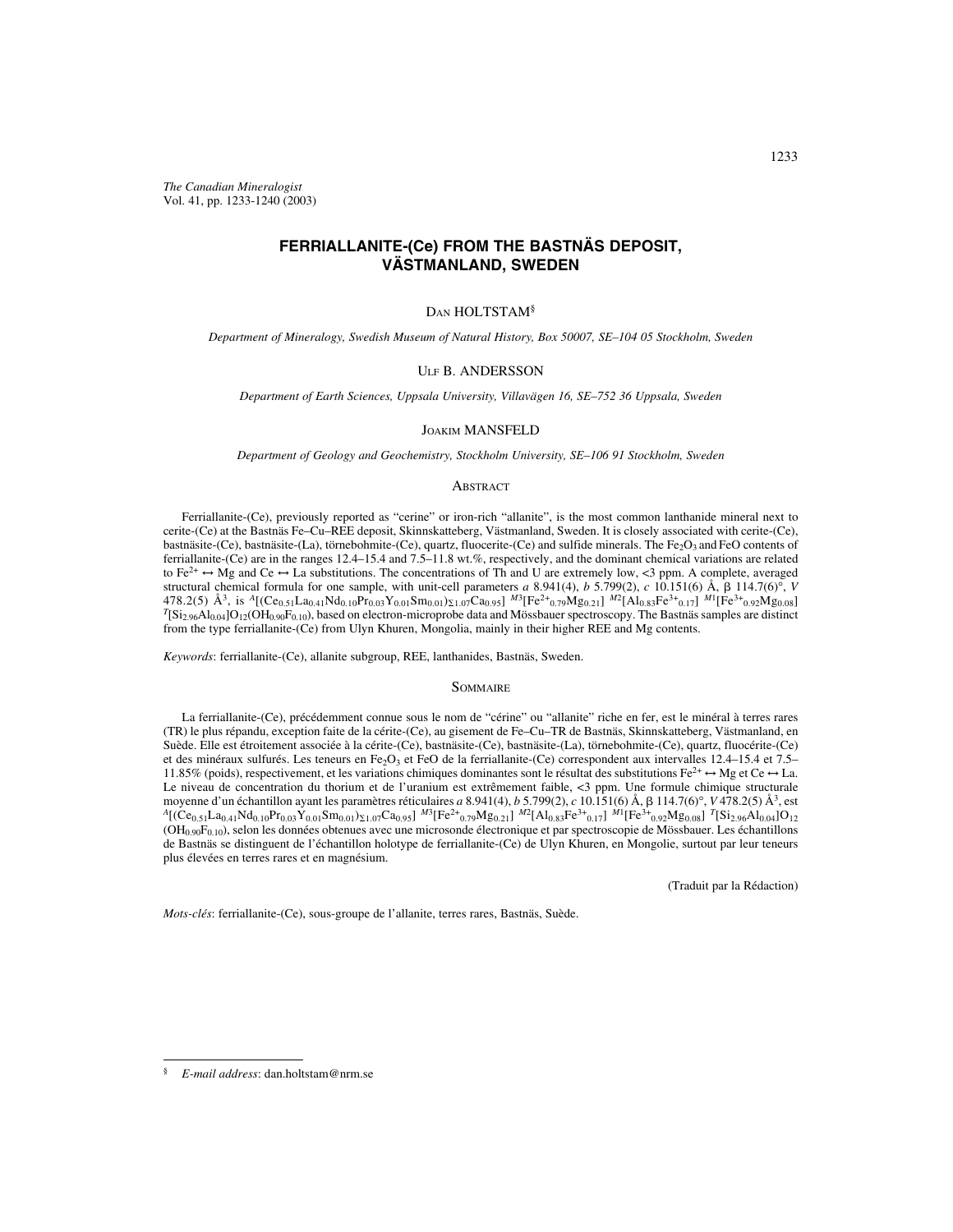# **INTRODUCTION**

The species ferriallanite-(Ce), ideally  $CeCaFe<sup>2+</sup>$  $AIFe^{3+}(SiO<sub>4</sub>)(Si<sub>2</sub>O<sub>7</sub>)O(OH)$ , was recently described as a new member of the epidote group, from Ulyn Khuren, Mongolia, by Kartashov *et al.* (2002, 2003). Specifically, it is closely related to allanite-(Ce) and has  $Fe<sup>3+</sup>$ dominant at the *M*1 structural site instead of Al. If compilations of published analytical data on "allanite" (*e.g.*, Deer *et al*. 1997) are scrutinized, it appears that ferriallanite is probably a rare mineral. Here, we report an occurrence in Sweden, the Bastnäs deposit in the Skinnskatteberg district, Västmanland County. The Bastnäs mines belong to the Riddarhyttan ore field (Geijer 1923, Ambros 1983), where iron and copper mining activities started as early as five hundred years ago. Lanthanides were extracted mostly from cerite- (Ce), which was mined sporadically in the 19th century. This mineral was the source from which a new metal, named cerium, had been isolated by Hisinger & Berzelius (1804). Further discoveries of new elements (*e.g.,* La) and minerals (*e.g.*, bastnäsite, one of the industrially most important lanthanide minerals today) made the locality famous among scientists worldwide.

Ferriallanite-(Ce) from Bastnäs was observed long before its true nature was established. Cronstedt (1781, p. 38) called the mineral "schwarzen Wolfram"; Hisinger & Berzelius (1804) described it as "black hornblende". Later, Hisinger (1811) realized that it was a new Ce-bearing mineral and named it "cerine", and results of a more detailed study, including a partial chemical analysis of this material, were subsequently published (Hisinger 1815). "Cerine" was finally grouped with allanite by von Leonhard (1821). A more complete and reliable wet-chemical analysis was carried out by Cleve (1862).

In this note, we provide additional chemical data from new high-quality electron-microprobe analyses of ferriallanite-(Ce) from this classical locality and results of a reconnaisance analysis by laser-ablation ICP–MS.

### SAMPLE DESCRIPTIONS

Geijer (1921) described the mineral parageneses of the Bastnäs mineralization in some detail. Quartzbanded hematite ore occurs adjacent to a magnetiteskarn ore, the latter replacing a dolomite layer. The cerite ore was worked in two small mines, Ceritgruvan and Sankt Göransgruvan, where it formed a restricted layer (up to 0.6 m thick) in the skarn zone, composed mainly of cerite-(Ce), tremolitic amphibole, allanite- (Ce), bastnäsite-(Ce), törnebohmite-(Ce) and talc. Sulfide minerals, dominantly chalcopyrite, bismuthinite and molybdenite, are closely associated with the lanthanide minerals, and usually are interstitial to them.

Three samples from the mineral collection at the Swedish Museum of Natural History were analyzed, and they can be considered representative of the different ferriallanite-(Ce) parageneses found at Bastnäs. Sample #882234 consists of coarse-grained ferriallanite-(Ce) forming euhedral crystals up to 8 mm long, together with bastnäsite- $(Ce)$  – bastnäsite- $(La)$  and quartz. They are commonly twinned on {100}. Bismuthinite, chalcopyrite and molybdenite occupy smaller voids between the ferriallanite-(Ce) crystals. Sample #A037 consists of rounded aggregates of fine-grained cerite-(Ce) with lesser amounts of bastnäsite-(Ce), surrounded by margins (up to 5 mm wide) of anhedral, irregular ferriallanite-(Ce) grains. Törnebohmite-(Ce) and a new sorosilicate mineral species, *ca.* (Ce,La)<sub>3</sub>CaAl<sub>2</sub>(Fe,Mg)<sub>2</sub>  $[Si_2O_7][SiO_4]_3(O,F)$  (OH)<sub>2</sub> (the crystal structure of a more Mg-rich, isostructural mineral was recently solved by Kolitsch *et al*. 2002) are closely associated with the ferriallanite-(Ce). Patches of fluocerite-(Ce), partly altered to cerianite and bastnäsite-(La), occur sporadically in the cerite-bearing assemblage. Sample #390477 consists of euhedral to subhedral crystals of ferriallanite- (Ce) up to 1 mm long, together with cerite-(Ce) crystals, in massive bismuthinite with subordinate chalcopyrite and molybdenite.

Generally, the crystals of ferriallanite-(Ce) in these samples are fresh, *i.e.*, non-metamict and unaltered. As seen on back-scattered electron images, the crystals are relatively homogeneous, in contrast to the pronounced patterns of zonation that commonly are found in hydrothermally precipitated or modified allanite (*e.g.*, Sorensen 1991, Poitrasson 2002). The optical character is biaxial negative, with the pleochroic colors *X* olive green, *Y* brown and *Z* dark reddish brown to nearly opaque.

#### ANALYTICAL METHODS AND RESULTS

# *Chemical analyses*

Chemical analyses were carried out using a Cameca SX50 electron microprobe in wavelength-dispersion mode at GeoForschungsZentrum, Potsdam, run with an accelerating voltage of 20 kV, a beam current of 40 nA and a beam  $3 \mu m$  in diameter. We used the following standards: pure synthetic rare-earth-element (REE) phosphates (REEL $\beta$ ), YPO<sub>4</sub> (YL $\alpha$ ) Fe<sub>2</sub>O<sub>3</sub> (Fe $K\alpha$ ),  $MnTiO<sub>3</sub>$  (Ti $K\alpha$ ), wollastonite (Ca $K\alpha$ , Si $K\alpha$ ), Al<sub>2</sub>O<sub>3</sub>  $(AI\mathit{K}\alpha)$ , MgO (Mg $\mathit{K}\alpha$ ), and LiF (F $\mathit{K}\alpha$ ). Each peak was measured for 30 or 50 s (10 and 25 s for the background, respectively). Data reduction was carried out using a Cameca version of the PAP (Pouchou & Pichoir 1991) routine. Na, Cl, Mn, P, Sr, Ba, Th, and U were below the limit of detection  $( \leq 0.05 \text{ wt\%})$  in all cases. Results from seven point analyses of #882234 and values for the two other samples are given in Table 1. The atom proportions given in the table were calculated according to the procedure recently advocated for allanite by Ercit (2002): the sum of the octahedrally and tetrahe-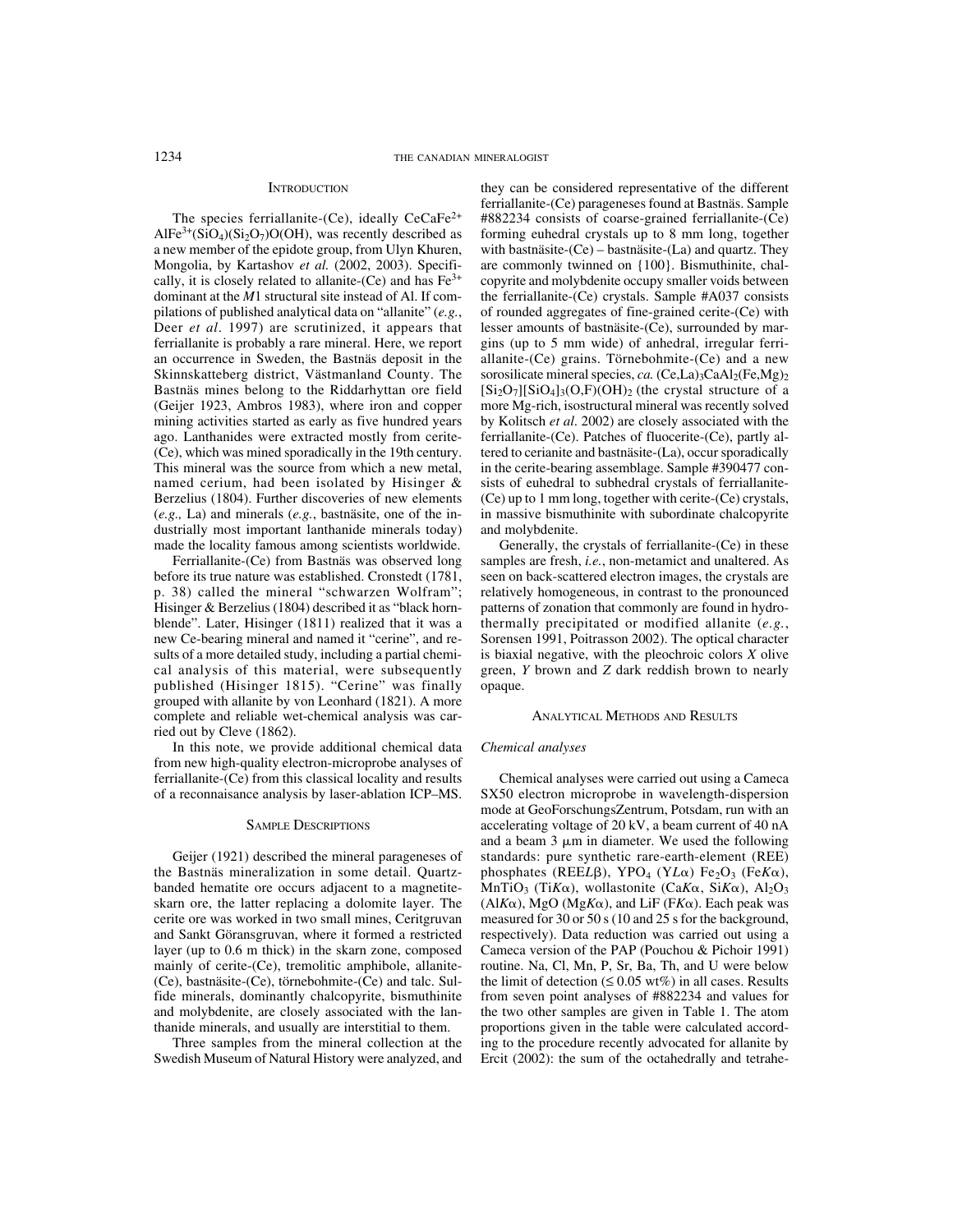drally coordinated cations,  $\Sigma(Mg + Fe + Ti + Al + Si)$ , was normalized to 6 atoms, and  $\overline{Fe^{2+}}$  and  $\overline{Fe^{3+}}$  were partitioned to balance 25 negative charges.

To obtain concentration values for the lanthanides in ferriallanite-(Ce), including those below the level of detection of the electron microprobe, a reconnaissance

TABLE 1. CHEMICAL COMPOSITION OF FERRIALLANITE-(Ce) SAMPLES FROM BASTNÄS

|                                     | 882234         |                |                |                |                |                | A037           |                |                | 390477         |                |                |                |
|-------------------------------------|----------------|----------------|----------------|----------------|----------------|----------------|----------------|----------------|----------------|----------------|----------------|----------------|----------------|
|                                     |                |                |                |                |                |                |                | mean           |                |                |                |                |                |
|                                     |                |                |                |                |                |                |                | $n = 7$        |                |                |                |                |                |
| La <sub>2</sub> O <sub>3</sub>      | 8.74           | 10.72          | 9.08           | 11.44          | 12.41          | 11.20          | 11.27          | 10.69          | 9.10           | 10.07          | 10.17          | 10.15          | 10.32          |
| Ce <sub>2</sub> O <sub>3</sub>      | 13.35          | 13.82          | 13.17          | 13.56          | 12.89          | 13.59          | 13.39          | 13.40          | 14.92          | 14.68          | 14.91          | 13.61          | 13.76          |
| Pr <sub>2</sub> O <sub>3</sub>      | 1.11           | 0.88           | 1.05           | 0.81           | 0.83           | 0.87           | 0.84           | 0.91           | 1.19           | 0.95           | 0.98           | 1.07           | 0.96           |
| Nd <sub>2</sub> O <sub>3</sub>      | 3.72           | 2.20           | 3.63           | 2.27           | 1.86           | 2.17           | 2.28           | 2.59           | 2.97           | 2.42           | 2.47           | 2.97           | 2.64           |
| Sm <sub>2</sub> O <sub>3</sub>      | 0.45           | 0.08           | 0.34           | 0.26           | 0.09           | 0.14           | 0.14           | 0.21           | 0.20           | 0.13           | 0.17           | 0.22           | 0.16           |
| $Gd_2O_3$                           | 0.23           | 0.10           | 0.17           | 0.11           | 0.12           | 0.09           | 0.13           | 0.14           | 0.09           | 0.06           | 0.03           | 0.14           | 0.08           |
| $Dy_2O_3$                           | 0.05           | 0.00           | 0.14           | 0.00           | 0.00           | 0.01           | 0.02           | 0.03           | 0.00           | 0.00           | 0.02           | 0.08           | 0.05           |
| $Ho_2O_3$                           | 0.00           | 0.00           | 0.05           | 0.00           | 0.07           | 0.00           | 0.06           | 0.03           | 0.00           | 0.00           | 0.00           | 0.04           | 0.02           |
| Er <sub>2</sub> O <sub>3</sub>      | 0.00           | 0.08           | 0.08           | 0.02           | 0.06           | 0.07           | 0.00           | 0.04           | 0.00           | 0.01           | 0.11           | 0.13           | 0.06           |
| $Yb_2O_3$                           | 0.08           | 0.03           | 0.02           | 0.00           | 0.00           | 0.00           | 0.01           | 0.02           | 0.05           | 0.01           | 0.02           | 0.06           | 0.00           |
| Lu <sub>2</sub> O <sub>3</sub>      | 0.05           | 0.06           | 0.01           | 0.03           | 0.00           | 0.03           | 0.01           | 0.03           | 0.02           | 0.00           | 0.00           | 0.07           | 0.01           |
| MgO                                 | 1.45           | 1.59           | 0.76           | 2.57           | 2.21           | 2.45           | 2.01           | 1.86           | 1.96           | 1.97           | 2.01           | 2.48           | 2.57           |
| $\text{Al}_2\text{O}_3$             | 7.42           | 7.05           | 7.21           | 7.16           | 6.71           | 6.84           | 7.19           | 7.08           | 5.77           | 5.59           | 5.80           | 7.33           | 7.34           |
| SiO <sub>2</sub>                    | 29.09          | 28.82          | 28.41          | 28.54          | 28.08          | 28.18          | 29.14          | 28.61          | 28.55          | 28.44          | 28.29          | 27.98          | 28.94          |
| $Y_2O_3$                            | 0.24           | 0.11           | 0.34           | 0.15           | 0.14           | 0.17           | 0.14           | 0.19           | 0.31           | 0.13           | 0.16           | 0.27           | 0.23           |
| CaO                                 | 8.92           | 8.69           | 8.74           | 8.30           | 8.25           | 8.40           | 8.39           | 8.53           | 8.07           |                | 8.08           | 8.14           |                |
| TiO <sub>2</sub>                    | 0.03           | 0.07           | 0.03           | 0.05           | 0.05           | 0.05           | 0.04           | 0.04           |                | 8.12           |                |                | 8.34           |
|                                     |                | 9.75           | 11.80          | 7.74           |                | 7.52           | 8.62           |                | 0.01           | 0.00           | 0.01           | 0.08           | 0.10           |
| FeO                                 | 10.65          |                |                |                | 7.99           |                |                | 9.15           | 9.72           | 9.23           | 9.93           | 8.12           | 8.14           |
| Fe <sub>2</sub> O <sub>3</sub><br>F | 12.38          | 13.86          | 12.69          | 14.11          | 15.38          | 15.45          | 13.97          | 13.98          | 14.24          | 15.03          | 13.79          | 13.26          | 12.59          |
|                                     | 0.23           | 0.28           | 0.11           | 0.49           | 0.41           | 0.44           | 0.29           | 0.32           | 0.27           | 0.28           | 0.27           | 0.33           | 0.42           |
| Sum                                 | 98.19          | 98.19          | 97.89          | 97.61          | 97.56          | 97.69          | 97.97          | 97.87          | 97.43          | 97.13          | 97.21          | 96.52          | 96.72          |
| $O = F$                             | 0.09           | 0.12           | 0.05           | 0.21           | 0.17           | 0.19           | 0.12           | 0.14           | 0.11           | 0.12           | 0.11           | 0.14           | 0.18           |
| Total                               | 98.10          | 98.07          | 97.84          | 97.40          | 97.39          | 97.50          | 97.85          | 97.74          | 97.32          | 97.01          | 97.09          | 96.38          | 96.54          |
|                                     |                |                |                |                |                |                | cations        |                |                |                |                |                |                |
| La                                  | 0.332          | 0.408          | 0.350          | 0.437          | 0.477          | 0.428          | 0.427          | 0.408          | 0.352          | 0.391          | 0.396          | 0.393          | 0.395          |
| Ce                                  | 0.504          | 0.522          | 0.503          | 0.514          | 0.492          | 0.516          | 0.504          | 0.508          | 0.574          | 0.566          | 0.576          | 0.523          | 0.523          |
| Pr                                  | 0.042          | 0.033          | 0.040          | 0.030          | 0.032          | 0.033          | 0.032          | 0.034          | 0.046          | 0.036          | 0.038          | 0.041          | 0.036          |
| Nd                                  | 0.137          | 0.081          | 0.135          | 0.084          | 0.069          | 0.080          | 0.084          | 0.096          | 0.111          | 0.091          | 0.093          | 0.112          | 0.098          |
| Sm                                  | 0.016          | 0.003          | 0.012          | 0.009          | 0.003          | 0.005          | 0.005          | 0.008          | 0.007          | 0.005          | 0.006          | 0.008          | 0.006          |
| Gd                                  | 0.008          | 0.004          | 0.006          | 0.004          | 0.004          | 0.003          | 0.005          | 0.005          | 0.003          | 0.002          | 0.001          | 0.005          | 0.003          |
| Dy                                  | 0.002          | 0.000          | 0.005          | 0.000          | 0.000          | 0.000          | 0.001          | 0.001          | 0.000          | 0.000          | 0.001          | 0.003          | 0.002          |
| Ho                                  | 0.000          | 0.000          | 0.002          | 0.000          | 0.002          | 0.000          | 0.002          | 0.001          | 0.000          | 0.000          | 0.000          | 0.001          | 0.001          |
| Er                                  | 0.000          | 0.003          | 0.003          | 0.001          | 0.002          | 0.002          | 0.000          | 0.001          | 0.000          | 0.000          | 0.004          | 0.004          | 0.002          |
| Yb                                  | 0.003          | 0.001          | 0.001          | 0.000          | 0.000          | 0.000          | 0.000          | 0.001          | 0.002          | 0.000          | 0.001          | 0.002          | 0.000          |
| Lu                                  | 0.002<br>0.222 | 0.002<br>0.245 | 0.000          | 0.001<br>0.397 | 0.000<br>0.343 | 0.001          | 0.000          | 0.001          | 0.001          | 0.000          | 0.000          | 0.002          | 0.000          |
| Mg<br>Al                            | 0.901          | 0.858          | 0.118<br>0.887 | 0.873          | 0.825          | 0.379<br>0.836 | 0.307<br>0.872 | 0.287<br>0.864 | 0.307<br>0.714 | 0.309<br>0.694 | 0.316          | 0.389          | 0.397          |
| Si                                  | 2.997          | 2.974          | 2.964          | 2.956          | 2.926          | 2.922          | 2.995          | 2.962          | 2.998          | 2.994          | 0.722<br>2.988 | 0.907<br>2.937 | 0.898<br>3.005 |
| Y                                   | 0.013          | 0.006          | 0.019          | 0.008          | 0.008          | 0.009          | 0.008          | 0.010          | 0.017          | 0.007          | 0.009          | 0.015          | 0.012          |
| Ca                                  | 0.985          | 0.960          | 0.977          | 0.921          | 0.921          | 0.933          | 0.924          | 0.946          | 0.908          | 0.916          | 0.914          | 0.915          | 0.929          |
| Ti                                  | 0.002          | 0.005          | 0.002          | 0.004          | 0.004          | 0.004          | 0.003          | 0.003          | 0.001          | 0.000          | 0.001          | 0.006          | 0.007          |
| $Fe2+$                              | 0.917          | 0.841          | 1.030          | 0.670          | 0.696          | 0.652          | 0.741          | 0.793          | 0.854          | 0.813          | 0.877          | 0.712          | 0.707          |
| $Fe3+$                              | 0.960          | 1.076          | 0.997          | 1.100          | 1.206          | 1.206          | 1.080          | 1.089          | 1.125          | 1.191          | 1.096          | 1.048          | 0.984          |
| F                                   | 0.074          | 0.092          | 0.037          | 0.160          | 0.134          | 0.145          | 0.093          | 0.105          | 0.088          | 0.093          | 0.089          | 0.110          | 0.139          |
| $\sum$ cations                      | 8.041          | 8.022          | 8.052          | 8.009          | 8.010          | 8.012          | 7.991          | 8.020          | 8.020          | 8.015          | 8.039          | 8.023          | 8.006          |
|                                     |                |                |                |                |                |                |                |                |                |                |                |                |                |
| $\Sigma$ REE                        | 1.057          | 1.062          | 1.075          | 1.088          | 1.089          | 1.078          | 1.067          | 1.074          | 1.113          | 1.099          | 1.125          | 1.109          | 1.078          |

 $n$  = number of point analyses. Compositions are reported in wt.%, and then transformed to atoms per formula unit.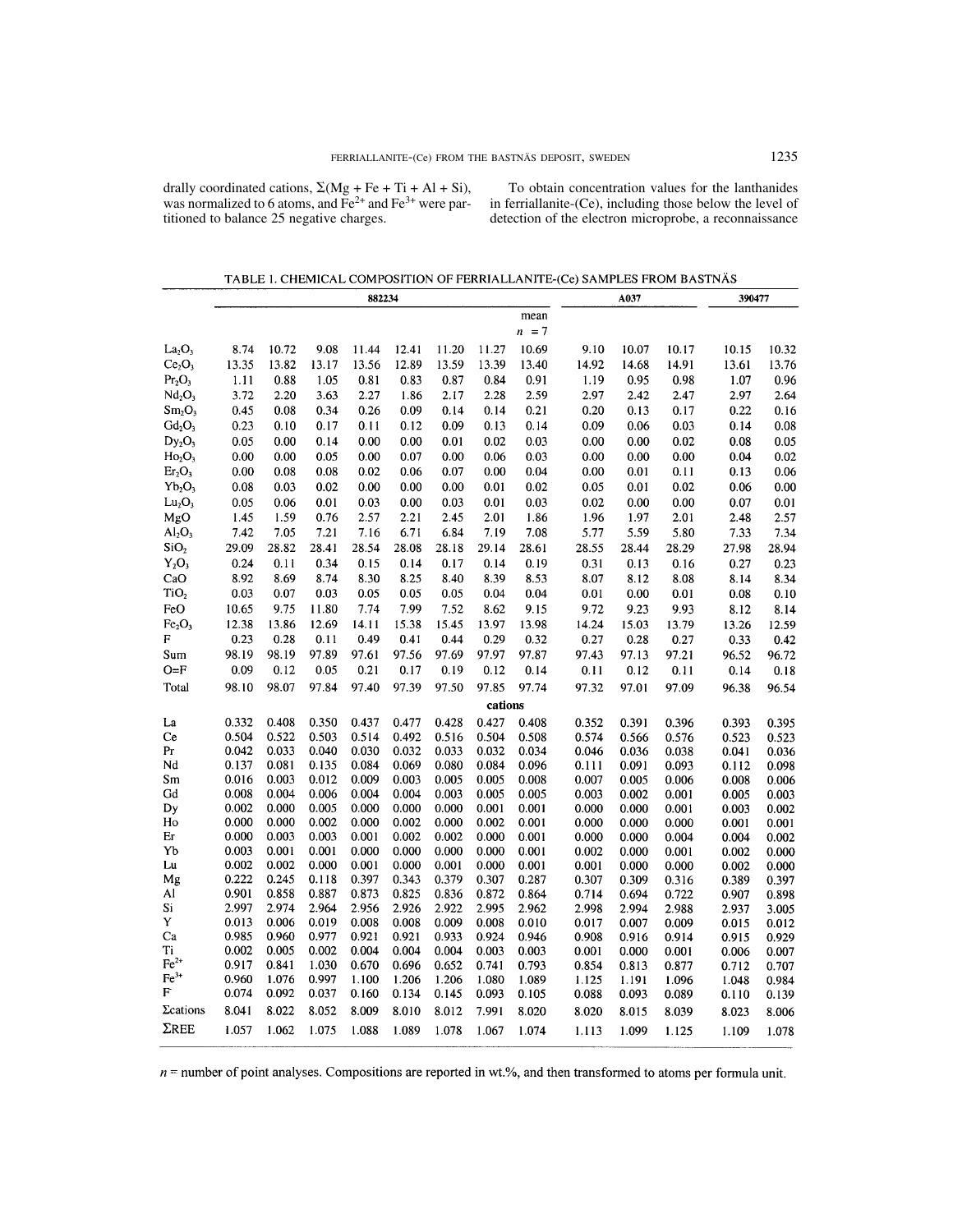laser-ablation ICP–MS analysis was performed with a Finnigan MAT Element high-resolution ICP–MS (inductively coupled plasma – mass spectrometer) equipped with a MAT UV Laser Probe operated at 266 nm in *ca*. 200  $\times$  100  $\mu$ m rasters. Instrument settings, laser operation, and data retrieval essentially followed the method of Flem *et al*. (2002). Note that the analysis was done on a chip of ferriallanite-(Ce) that was removed from sample #882234 before the thin section used for electron-microprobe work was prepared. The results thus pertain to different spots and are not directly comparable. The concentrations of the REE, Y, Pb, Th, and U were measured at low mass-resolution (*ca*. 300  $m/\Delta m$ ), whereas major elements, La, Ce, and Pr were measured with a nominal mass-resolution of 3000 m/  $\Delta$ m, thus avoiding both saturation of the detector and most of the mass interferences for the transition elements. Multiple calibration-curves were established using the NIST glass standards 610, 612, 614, the NIST SRM 1830, Soda–Lime Float Glass, and two fused-rock standards (RGM–1 and BCR–2). Calibration and normalization of measured elements were performed with a "total normalization" method developed for majorand trace-element data pertaining to unknown silicate phases. In this method, all measured major elements and REE are evaluated as ratios of Si. The basis of the method is that the sum of the major elements + REE is normalized to 100%, followed by calculation of the Si concentration from the calculated Si/(major element + REE) ratio. The concentrations of all elements are then determined conventionally using Si as internal standard. The advantage of the method is that there is no need for a previously known internal standard. Furthermore, the data can be recalculated using any arbitrary element as internal standard. Calculations using Pr as internal standard yielded similar results for the ferriallanite, whereas the results of the standards deviated significantly owing

TABLE 2. CONCENTRATIONS OF SELECTED<br>ELEMENTS IN FERRIALLANITE-(Ce)\* OBTAINED

| <b>BY LA-ICP-MS</b> |        |            |                 |           |  |  |  |
|---------------------|--------|------------|-----------------|-----------|--|--|--|
| element             | (ppm)  |            | oxide           | $(wt.\%)$ |  |  |  |
| Y                   | 1337   | ±40        | $Y_2O_3$        | 0.17      |  |  |  |
| La                  | 86600  | ±2500      | La <sub>0</sub> | 10.16     |  |  |  |
| Ce                  | 122200 | ±3300      | Ce, O,          | 14.32     |  |  |  |
| Pr                  | 8100   | ±300       | $Pr_2O_3$       | 0.95      |  |  |  |
| Nd                  | 21300  | ±610       | Nd, O,          | 2.48      |  |  |  |
| Sm                  | 2900   | ±260       | Sm, O,          | 0.34      |  |  |  |
| Eu                  | 49     | ±4         |                 |           |  |  |  |
| Gd                  | 1550   | ±130       | $Gd_2O_3$       | 0.18      |  |  |  |
| Tb                  | 104    | ±9         |                 |           |  |  |  |
| Dy                  | 440    | ±40        |                 |           |  |  |  |
| Ho                  | 55     | ±5         |                 |           |  |  |  |
| Er                  | 95     | ±9         |                 |           |  |  |  |
| Tm                  | 8      | $\pm 1$    |                 |           |  |  |  |
| Yb                  | 38     | ±4         |                 |           |  |  |  |
| Lu                  | 3.9    | $\pm 0.4$  |                 |           |  |  |  |
| Pb                  | 5.1    | ±0.6       |                 |           |  |  |  |
| Th                  | 0.25   | $\pm 0.03$ |                 |           |  |  |  |
| U                   | 2.6    | ±0.2       |                 |           |  |  |  |

\*Sample #882234, single analysis. Uncertainties are equal to one standard deviation.

to the very low concentrations of Pr. Fused rock standards and NIST standards determined with the method and with Si as an internal standard normally yield major- and trace-element concentrations within 5% and 10% of certified values, respectively.

The results are given in Table 2, together with estimated  $1\sigma$  uncertainties, calculated using error propagation from the uncertainties in countings of the element and the internal standard, and the uncertainty in the linear calibration curves obtained. As there is no homogeneous and certified standard having high concentrations of the REE suitable for laser-ablation analyses, the absolute concentrations of REE in the ferriallanite-(Ce) can deviate from the true values, as the linearity of the calibration curves may not hold at such high concentrations. This could explain why the LA–ICP–MS analyses generally yield higher concentrations than the electron-microprobe analyses. The normalization and method of calculation will, however, give true relative values (*e.g.*, as shown in the shape of a chondrite-normalized curve).

# *Mössbauer spectroscopy*

Mössbauer spectra were obtained from a 20-mg powder sample of #882234, run at magic-angle-geometry (54.7°) at room and liquid  $N_2$  temperatures using a constant-acceleration Mössbauer spectrometer and stored in a 1024-channel analyzer. Velocity calibration in the spectral range of ±4 mm/s was done using a  $25$ - $\mu$ m foil of  $\alpha$ -Fe. Spectral analyses, assuming a thin absorber and a Lorentzian line-shape, were carried out using the software developed by Jernberg & Sundqvist (1983). The absorption peak-area, centroid shift (*CS*), quadrupole splitting  $(OS)$  and line width  $(Γ)$  are parameters used to characterize the three absorption doublets present (Table 3); starting parameters were taken from published Mössbauer data for allanite (Dollase 1973). The fitted room-temperature spectrum is given in Figure 1. The low-temperature experiment produced no significant change in spectrum shape, except in that higher values of *CS* (owing to the second-order Doppler effect) were obtained (Table 3). Under the assumption

| TABLE 3. MÖSSBAUER PARAMETERS FOR |  |                                                                                                                                                                                                                                                                                                                                                                                                                                     |  |
|-----------------------------------|--|-------------------------------------------------------------------------------------------------------------------------------------------------------------------------------------------------------------------------------------------------------------------------------------------------------------------------------------------------------------------------------------------------------------------------------------|--|
|                                   |  | $\overline{m}$ $\overline{n}$ $\overline{n}$ $\overline{n}$ $\overline{n}$ $\overline{n}$ $\overline{n}$ $\overline{n}$ $\overline{n}$ $\overline{n}$ $\overline{n}$ $\overline{n}$ $\overline{n}$ $\overline{n}$ $\overline{n}$ $\overline{n}$ $\overline{n}$ $\overline{n}$ $\overline{n}$ $\overline{n}$ $\overline{n}$ $\overline{n}$ $\overline{n}$ $\overline{n}$ $\overline{n}$ $\overline{n}$ $\overline{n}$ $\overline{n}$ |  |

|                      | $CS*$<br>(mm/s) | $OS^{**}$<br>(mm/s) | <b>T***</b><br>(mm/s) | Abs. area<br>(%) |
|----------------------|-----------------|---------------------|-----------------------|------------------|
| 298 K                |                 |                     |                       |                  |
| $M Ee^{3+}$          | 0.35            | 1.81                | 0.31                  | 50(4)            |
| $^{M2}Fe^{3+}$       | 0.33            | 0.79                | 0.31                  | 6(2)             |
| $^{M3}Fe^{2+}$       | 1.07            | 1.60                | 0.31                  | 44(3)            |
| 77 K                 |                 |                     |                       |                  |
| ${}^{\rm M1}Fe^{3+}$ | 0.44            | 1.82                | 0.32                  | 49(4)            |
| $M^2Fe^{3+}$         | 0.44            | 0.81                | 0.32                  | 5(2)             |
| $^{M3}Fe^{2+}$       | 1.17            | 1.64                | 0.32                  | 46(3)            |

\*centroid shift, \*\*quadrupole split. \*\*\* line width.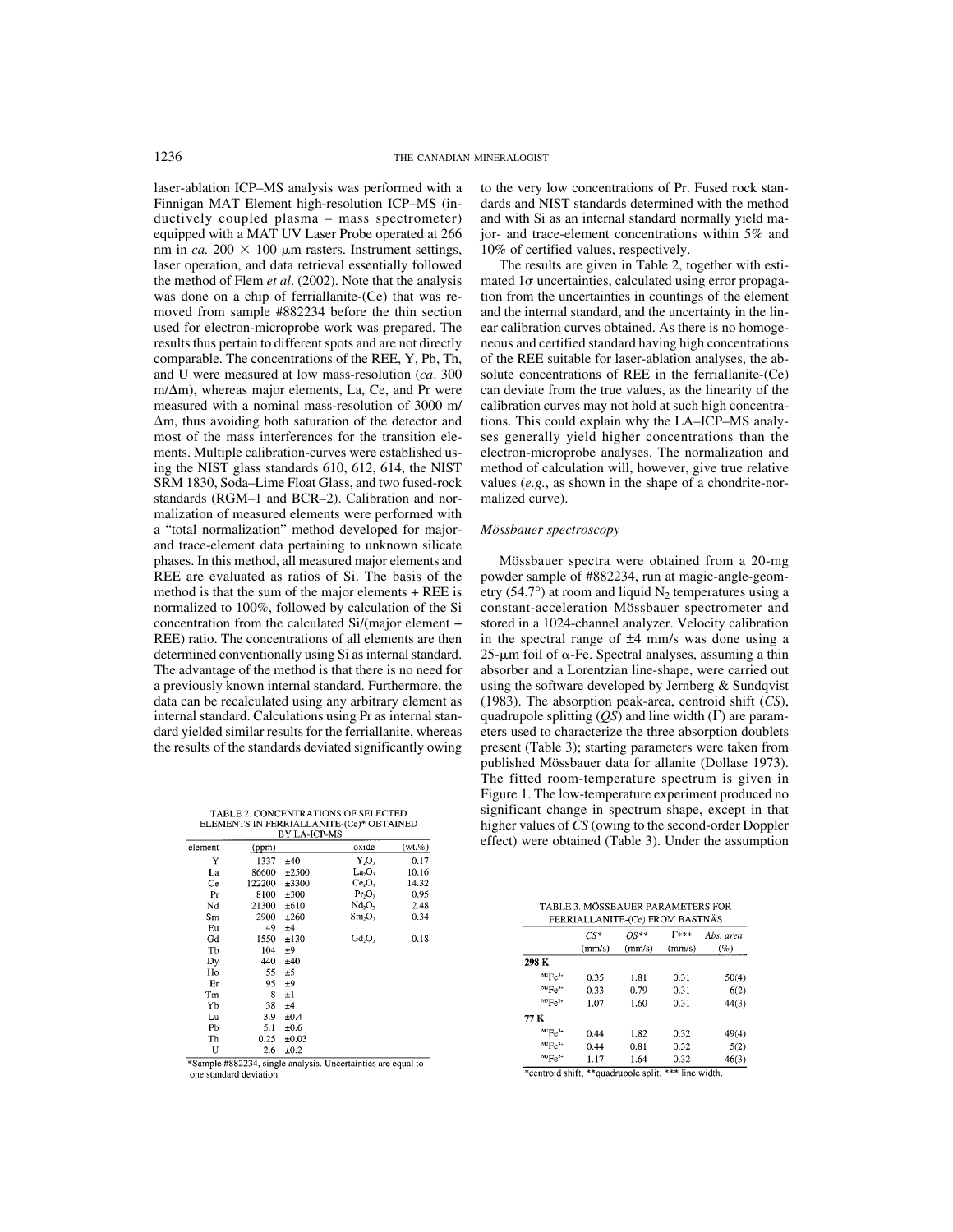of identical recoil-free fraction for the crystallographic sites involved, the ratio  $Fe^{3+}/\Sigma Fe$  ratio is established as 0.56(4), in excellent agreement with the average value 0.58 obtained by recalculation of the chemical analytical data for the same sample (Table 1).

# *X-ray diffraction data*

Powder X-ray-diffraction data were recorded with step  $(0.01^{\circ})$  scans in the 2 $\theta$  range 5 to 75° on an automated Philips PW1710 diffractometer using graphitemonochromatized Cu $K\alpha$  radiation. Peak positions were determined with the X'Pert Graphics & Identify program and corrected against an external silicon powder standard (NBS 640b). The unit-cell parameters of monoclinic ferriallanite-(Ce) from sample #882234, refined from twenty-seven unambiguously indexed reflections using a least-squares program (Novak & Colville 1989), are *a* 8.941(4) Å, *b* 5.799(2) Å, *c* 10.151(6) Å, 114.7(6)°, *V* 478.2(5) Å<sup>3</sup> .

## DISCUSSION AND CONCLUSIONS

Assuming an ordered distribution of cations, an averaged structural chemical formula for ferriallanite-(Ce) in sample #882234 (based on the electron-microprobe data in Table 1) can be written as  $A[(Ce_{0.51}La_{0.41}Nd_{0.10}$  $\frac{\text{Pr}_{0.03}\text{Y}_{0.01}\text{Sm}_{0.01}\text{Y}_{21.07}\text{Ca}_{0.95}]}{\text{Me}_1\text{Al}_{0.83}\text{Fe}^{3+}}\text{o}_1\text{m}_1\text{M}^{1}\text{[Fe}^{3+}}\text{o}_2\text{M}_{20.08}\text{g}_1\text{m}_1\text{Si}_2\text{g}_6\text{Al}_{0.04}\text{O}_{12}}$  $(OH<sub>0.90</sub>F<sub>0.10</sub>)$ , following the standard site-nomenclature (*e.g.*, Deer *et al*. 1997) and recommended site-assignment procedures for the epidote group (Ercit 2002). An independent measure of the correctness of this expression is given by the  $^{M2}$ [Fe<sup>3+</sup>]/<sup>M1</sup>[Fe<sup>3+</sup>] ratio obtained from Mössbauer data; the value is 0.12(4), to be compared to the one calculated directly from the structural formula, 0.19. The assumption that Al is ordered at *M*2 and Fe<sup>3+</sup> at *M*1 thus appears acceptable.



FIG. 1. Fitted Mössbauer spectrum of ferriallanite-(Ce). Dashed and solid curves are the  $^{[M1]}Fe^{3+}$  and  $^{[M2]}Fe^{3+}$ subspectra, respectively. The finely dashed curve represents  $^{[M3]}Fe^{2+}$ .

Chemical substitutions in allanite are commonly reported to mainly follow the cation exchange Ca + *(*Al +  $[Fe]^{3+} \leftrightarrow REE^{3+} + (Fe + Mg)^{2+} (e.g., Sorensen 1991,$ Peterson & MacFarlane 1993, Petrík *et al*. 1995, Ercit 2002), which shows very limited variation in the Bastnäs samples. Instead, the fluctuation in  $Fe<sup>2+</sup>$  observed (Table 1) is best explained by a simple homovalent exchange with  $Mg^{2+}$ . In combination with a less strong variation in the  $Fe<sup>3+</sup>/Al$  ratio, most of the compositional variation can be described in terms of solid solutions between four principal end-members,  $CeCaFe^{2+}AlFe^{3+}Si<sub>3</sub>O<sub>12</sub>(OH)$ [ferriallanite-(Ce)],  $CeCaMgAlFe<sup>3+</sup>Si<sub>3</sub>O<sub>12</sub>(OH)$ , CeCaFe<sup>2+</sup>Fe<sup>3+</sup><sub>2</sub>Si<sub>3</sub>O<sub>12</sub>(OH) and CeCaMgFe<sup>3+</sup><sub>2</sub>Si<sub>3</sub>  $O<sub>12</sub>(OH)$ . The composition of the present samples has been plotted in terms of  $\text{Fe}^{3+}/(\text{Fe}^{3+} + {}^{VI}\text{Al})$  *versus*  $\text{Fe}^{2+}/$  $(Fe<sup>2+</sup> + Mg)$ , together with the data of Kartashov *et al.* (2002) for comparison (Fig. 2). The amount of octahedrally coordinated Al is estimated as  $VIAI = AI - (3 - Si)$ .

Note that the contents of the *A*1 and *A*2 sites are grouped together in the structural formula above; although we can expect that Ca is essentially confined to *A*1 (Dollase 1971), it is not possible to predict how the individual lanthanide cations will be distributed. The chemical data clearly show that the *A* sites are fully occupied in ferriallanite-(Ce) from Bastnäs, and that the present specimens are exceptional among allanite-subgroup minerals in their high lanthanide content; a search of the literature in fact suggests that compositions with



FIG. 2. Compositional variations in ferriallanite-(Ce) from Bastnäs, expressed as  $Fe^{3+}/(Fe^{3+} + {}^{VI}Al)$  plotted against  $Fe<sup>2+</sup>/(Fe<sup>2+</sup> + Mg)$ . Open circles are the measured samples; filled circles correspond to ideal end-members. The open square corresponds to type ferriallanite-(Ce), described by Kartashov *et al*. (2002).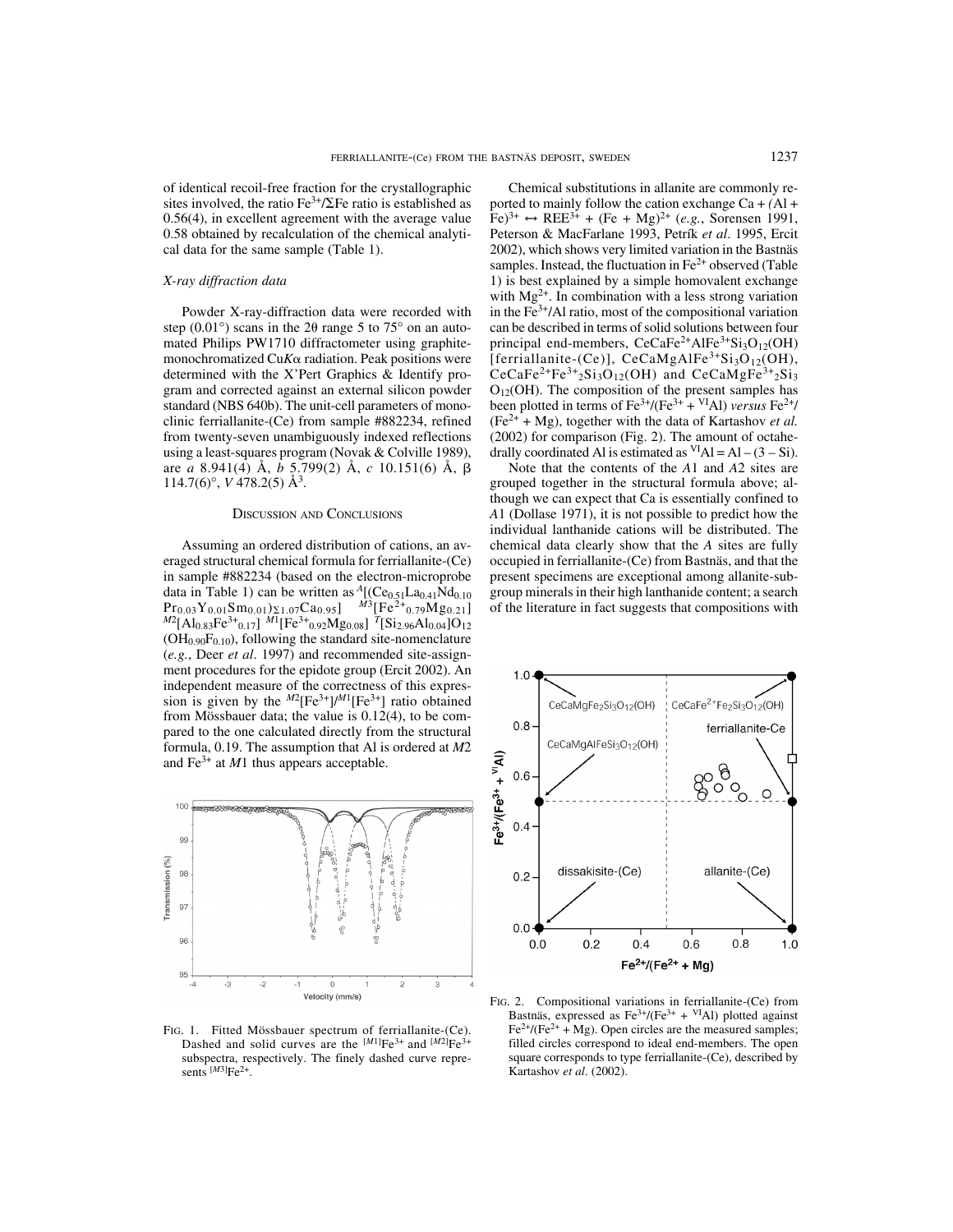$\Sigma$ REE > 1 atom per formula unit (*apfu*) are rare (*e.g.*, Deer *et al*. 1997). The samples are also unusual in their extremely low Th contents (below 1 ppm according to the LA–ICP–MS analysis), a feature that is typical for all REE-minerals in Bastnäs and a result of the petrogenetic history of the deposit.

The likely charge-compensating exchange mechanisms that allow an excess of  $REE^{3+}$  in the structure are Al  $\leftrightarrow$  Si at the *T* site (Ercit 2002) and Mg  $\leftrightarrow$  Fe<sup>3+</sup> at *M*1. Although  $\Sigma$ REE is relatively constant in the present population of samples (1.06–1.12 *apfu*), there is a wide variation, even within samples, in the overall lanthanide proportions and amounts. The Ce/La values (atomic) range from 1.03 to 1.63, and some points approach a theoretical, La-dominant type of ferriallanite (Fig. 3). The chondrite-normalized REE pattern of ferriallanite- (Ce) is shown in Figure 4; the pattern is similar to what is normally found for unaltered allanite-(Ce), with a negative Eu anomaly and a smooth decrease in abundance with decreasing ionic radius (*e.g.*, Gieré 1996, Deer *et al*. 1997). The analyzed specimens contain a significant amount of fluorine, but the role of the F– anion in ferriallanite-(Ce) is not clear. A positive relationship, with the linear correlation coefficient  $r = 0.90$ , exists for Mg *versus* F (Fig. 5), and at first sight seems to suggest a dollaseite-type substitution (Peacor & Dunn 1988), but the value obtained for the slope (2.1) is not compatible with a exchange mechanism of the type  $Mg^{2+} + F^- \leftrightarrow M^{3+} + O^{2-}$ , and there is no corresponding



FIG. 3. Triangular plot showing the composition of ferriallanite-(Ce) from Bastnäs, in terms of the three dominant lanthanide cations Ce, La and Nd. The open square corresponds to type ferriallanite-(Ce), described by Kartashov *et al*. (2002).

negative correlation for the trivalent cations. Instead,

 the observed pattern is possibly an expression of the "iron–fluorine avoidance" encountered in some  $Fe<sup>2+</sup>$ -bearing silicates where there is an opportunity for  $F \leftrightarrow OH$  substitution (Rosenberg & Foit 1977), and for that reason F– is provisionally grouped with OH– in the structural formula given above.

In summary, ferriallanite-(Ce) from the Bastnäs deposit mainly differs from the type material (Kartashov *et al*. 2002) in its higher contents of REE, Mg and F, and lower level of Ca. The specimens from Ulyn Khuren are exceptional (for an epidote-group mineral) in their apparent total lack of Mg. The slightly smaller unit-cell volume of sample #882234 (478.2  $\AA$ <sup>3</sup>) compared to the type specimen  $(482.6 \text{ Å}^3)$  is consistent with its lower



FIG. 4. Chondrite-normalized REE patterns for ferriallanite- (Ce), based on electron-microprobe (EMP) and laser-ablation ICP–MS measurements. Abundances in chondrite were taken from Boynton (1984).



FIG. 5. Plot of Mg *versus* F in ferriallanite-(Ce). The regression line is given by  $y = 0.086 + 2.15x$ , and *r* is equal to 0.90.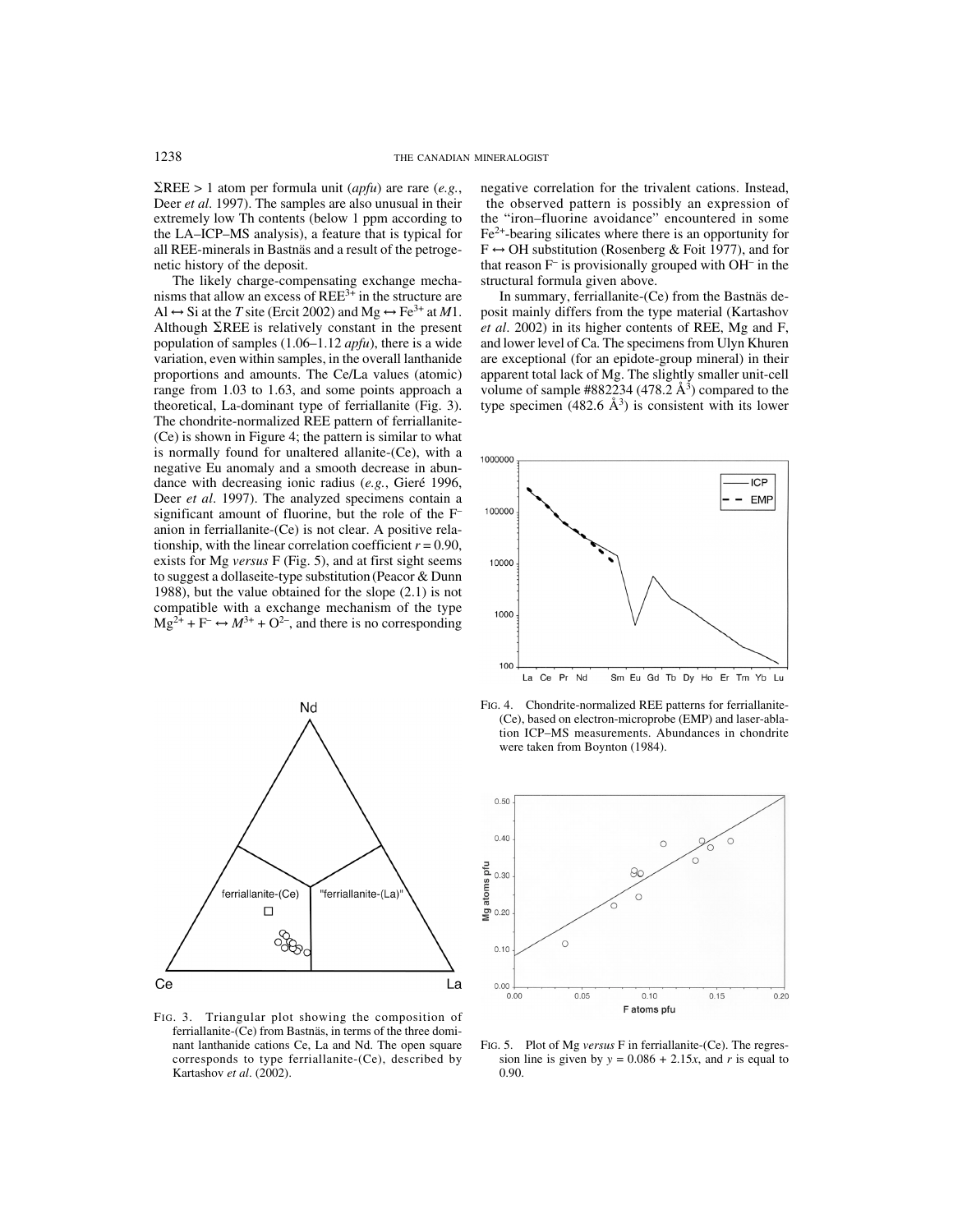$Fe<sup>2+</sup>/Mg$  and  $Fe<sup>3+</sup>/Al$  values, given the relative sizes of those cations.

## **ACKNOWLEDGEMENTS**

This study was supported financially by the Swedish Research Council (VR). The electron-microprobe analyses were performed in 2001, with kind help from O. Appelt, while U.B.A. upheld a post-doctoral fellowship at GeoForschungsZentrum, Potsdam, granted by STINT (Stiftelsen för internationalisering av högre utbildning och forskning). The LA–ICP–MS analyses were carried by J.M. at the Geological Survey of Norway (NGU). We thank F. Poitrasson, P. Monchoux and R.F. Martin for helpful suggestions on ways to improve this contribution.

#### **REFERENCES**

- AMBROS, M. (1983): Beskrivning till Berggrundskartan Lindesberg NO. *Sver. Geol. Undersök.* **Af 141**, 1-75.
- BOYNTON, W.V. (1984): Cosmochemistry of the rare earth elements: meteorite studies. *In* Rare Earth Element Geochemistry (P. Henderson, ed.). Elsevier, Amsterdam, The Netherlands (63-114).
- CLEVE, P.T. (1862): Analys af Cerin från Bastnäs. *Öfvers. Kungl. Vetenskaps. Akad. Handl.*, 425-428.
- CRONSTEDT, A.F. (1781): *Mineralgeschichte über das Westmanländische und Dalekarlische Erzgebirge auf Beobachtungen und Untersuchungen gegründet.* Verlag der Grattenauerischen Buchhandlung, Nürnberg, Bavaria.
- DEER, W.A., HOWIE, R.A. & ZUSSMAN, J. (1997): *Rock-Forming Minerals*. **1B**. *Disilicates and Ring Silicates*. The Geological Society, London, U.K.
- DOLLASE, W. A. (1971): Refinement of the crystal structures of epidote, allanite, and hancockite. *Am. Mineral.* **56**, 447- 464.
	- \_\_\_\_\_\_\_\_ (1973): Mössbauer spectra and iron distribution in the epidote-group minerals. *Z. Kristallogr.* **138**, 41-63.
- ERCIT, T.S. (2002): The mess that is "allanite". *Can. Mineral.* **40**, 1411-1419.
- FLEM, B., LARSEN, R.B., GRIMSTVEDT, A. & MANSFELD, J. (2002): In situ analysis of trace elements in quartz by using laser ablation inductively coupled plasma mass spectrometry. *Chem. Geol.* **182**, 237-247.
- GEIJER, P. (1921): The cerium minerals of Bastnäs at Riddarhyttan. *Sver. Geol. Undersök.* **C304**, 1-24.
- \_\_\_\_\_\_\_\_ (1923): Geologisk beskrivning. *In* Riddarhytte malmfält i Skinnskattebergs socken i Västmanlands län. Kungl. Kommerskollegium *and* Sveriges Geologiska Undersökning. Stockholm, Sweden (1-138).
- GIERÉ, R. (1996): Formation of rare earth minerals in hydrothermal systems. *In* Rare Earth Minerals. Chemistry, Origin and Ore Deposits (A.P. Jones, F. Wall & C.T. Williams, eds.).The Mineralogical Society, London, U.K. (104-150).
- HISINGER, W. (1811): Undersökning af Cerin. *Kungl. Vetenskaps. Akad. Handl.*, 209.
	- \_\_\_\_\_\_\_\_ (1815): Kemisk undersökning af åtskillige Fossilier. *Afhand. Fys. Kem. Mineral.* **4**, 317-378.
- \_\_\_\_\_\_\_\_ & BERZELIUS, J.J. (1804): *Cerium, en ny Metall, funnen i Bastnäs Tungsten från Riddarhyttan i Westmanland*. Henrik A. Nordström, Stockholm, Sweden.
- JERNBERG, P. & SUNDQVIST, T. (1983): A versatile Mössbauer analysis program. *Univ. of Uppsala, Inst. of Physics Rep.* **UUIP-1090**.
- KARTASHOV, P.M., FERRARIS, G., IVALDI, G., SOKOLOVA, E. & McCAMMON, C.A. (2002): Ferriallanite-(Ce), CaCeFe<sup>3+</sup>  $AIFe^{2+}(SiO<sub>4</sub>)(Si<sub>2</sub>O<sub>7</sub>)O(OH)$ , a new member of the epidote group: description, X-ray and Mössbauer study. *Can. Mineral.* **40**, 1641-1648.
- \_\_\_\_\_\_\_\_, \_\_\_\_\_\_\_\_, \_\_\_\_\_\_\_\_, \_\_\_\_\_\_\_\_ & \_\_\_\_\_\_\_\_ (2003): Ferriallanite-(Ce), CaCeFe<sup>3+</sup>AlFe<sup>2+</sup>(SiO<sub>4</sub>)(Si<sub>2</sub>O<sub>7</sub>) O(OH), a new member of the epidote group: description, X-ray and Mössbauer study: errata. *Can. Mineral.* **41**, 829-830.
- KOLITSCH, U., HOLTSTAM, D. & ANDERSSON, U.B. (2002): The crystal structure of a new REE–Ca–Mg,Fe–Al–F-silicate from Sweden and its close relation to the epidote structure type. *Ber. Deutsch. Mineral. Ges.* **14**(1), 88 (abstr.).
- VON LEONHARD, C.C. (1821): *Handbuch der Oryktognosie*. Mohr & Winter, Heidelberg, Germany.
- NOVAK, G.A. & COLVILLE, A.A. (1989): A practical interactive least-squares cell-parameter program using an electronic spreadsheet and a personal computer. *Am. Mineral*. **74**, 488-490.
- PEACOR, D.R. & DUNN, P.J. (1988): Dollaseite-(Ce) (magnesium orthite redefined): structure refinement and implications for  $F + M^{2+}$  substitutions in epidote-group minerals. *Am. Mineral*. **73**, 838-842.
- PETERSON, R.C. & MACFARLANE, D.B. (1993): The rare-earthelement chemistry of allanite from the Grenville Province. *Can. Mineral.* **31**, 159-166.
- PETRÍK, I., BROSKA, I., LIPKA, J. & SIMAN, P. (1995): Granitoid allanite-(Ce): substitution relations, redox conditions and REE distributions (on an example of I-type granitoids, western Carpathia, Slovakia). *Geol. Carpathica* **46**, 79-94.
- POITRASSON, F. (2002): In situ investigations of allanite hydrothermal alteration: examples from calc-alkaline and anorogenic granites of Corsica (southeast France). *Contrib. Mineral. Petrol.* **142**, 485-500.